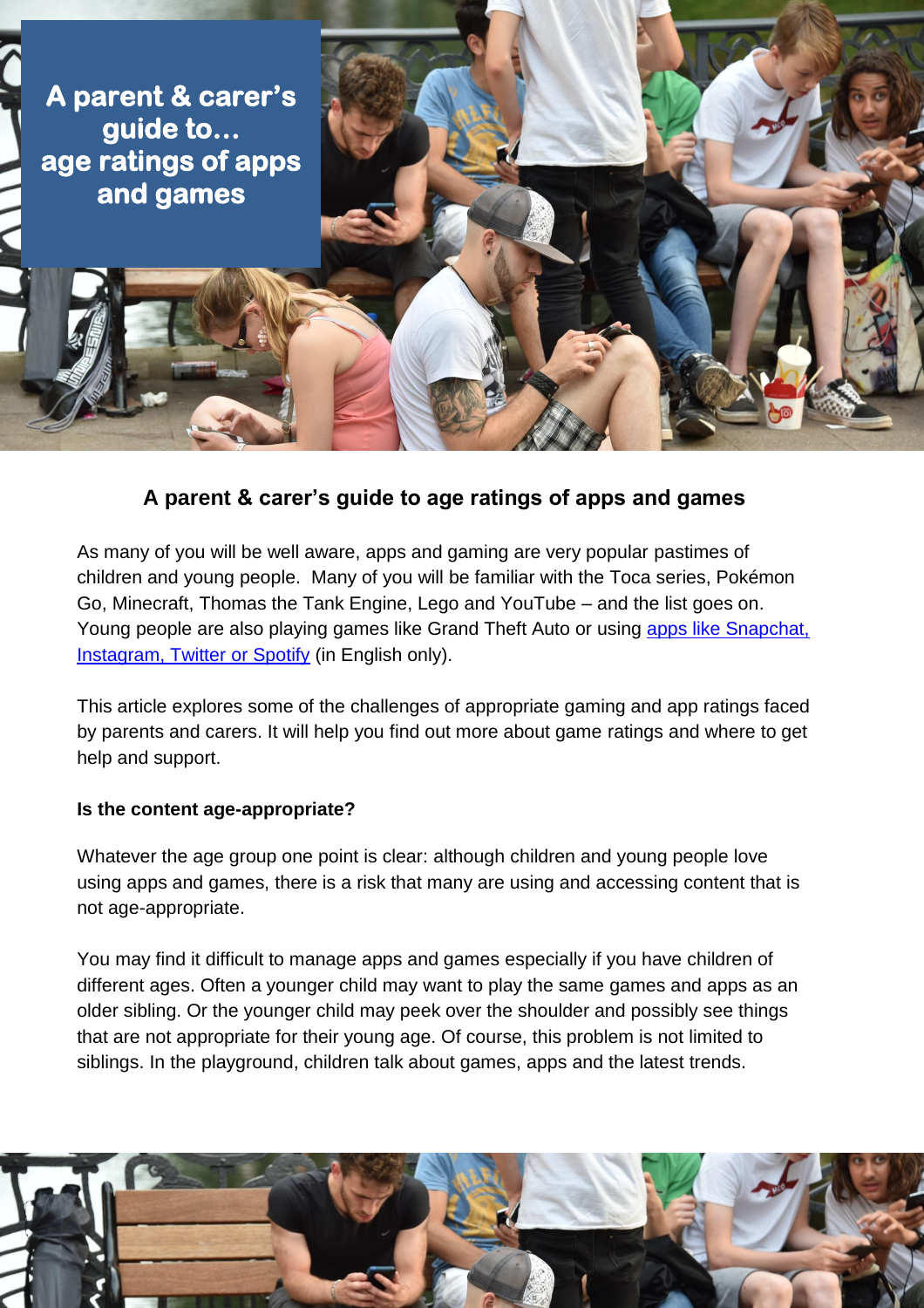Children and young people may praise one game, app or social networking site over another, but it is unlikely that they will discuss the age ratings of those apps and games. The irony is that those age ratings provide the most important feature of that game, app or social networking site – protection of their development and maturity.

#### **How ratings help**

In addition to protecting children and young people, app ratings can also guide you to [make informed decisions\(](https://www.internetmatters.org/hub/expert-opinion/how-do-you-rate-age-ratings-on-apps/)in English only) about the content that their children see, the sites they visit and the games they play.

You may wish to [learn how apps and games are rated](https://www.saferinternet.org.uk/blog/how-are-age-ratings-apps-and-games-rated) (in English only) and begin a discussion about the appropriateness of certain apps or games using the resources identified below.

### **Information on age ratings:**

- [PEGI](http://www.pegi.info/en/index/id/33/) (in English only): European game rating and explanation of 3, 7, 12, 16, 18 labelling
- [Entertainment Software Rating Board](http://www.esrb.org/about/resources.aspx) (in English only): North American rating system as a large number of apps and games come from North America
- [Common Sense Media](https://www.commonsensemedia.org/reviews) (in English only): provides reviews on apps and games from the perspectives of parents, children and young people

# **Information on gaming and safe use:**

You may wish to take a look at these resources from the Hwb [Online Safety Zone:](https://hwb.wales.gov.uk/onlinesafety)

- Gaming and Screentime for parents and carers learn what games your children are playing and how you can talk with your child to help them to play in a safe and positive way
- [Gaming scenarios](https://hwb.wales.gov.uk/onlinesafety/repository/resource/538ec328-7cb7-4858-833a-b0209252c02b/en) scenario based resource that allows pupils to discuss safe and appropriate use of online gaming sites.